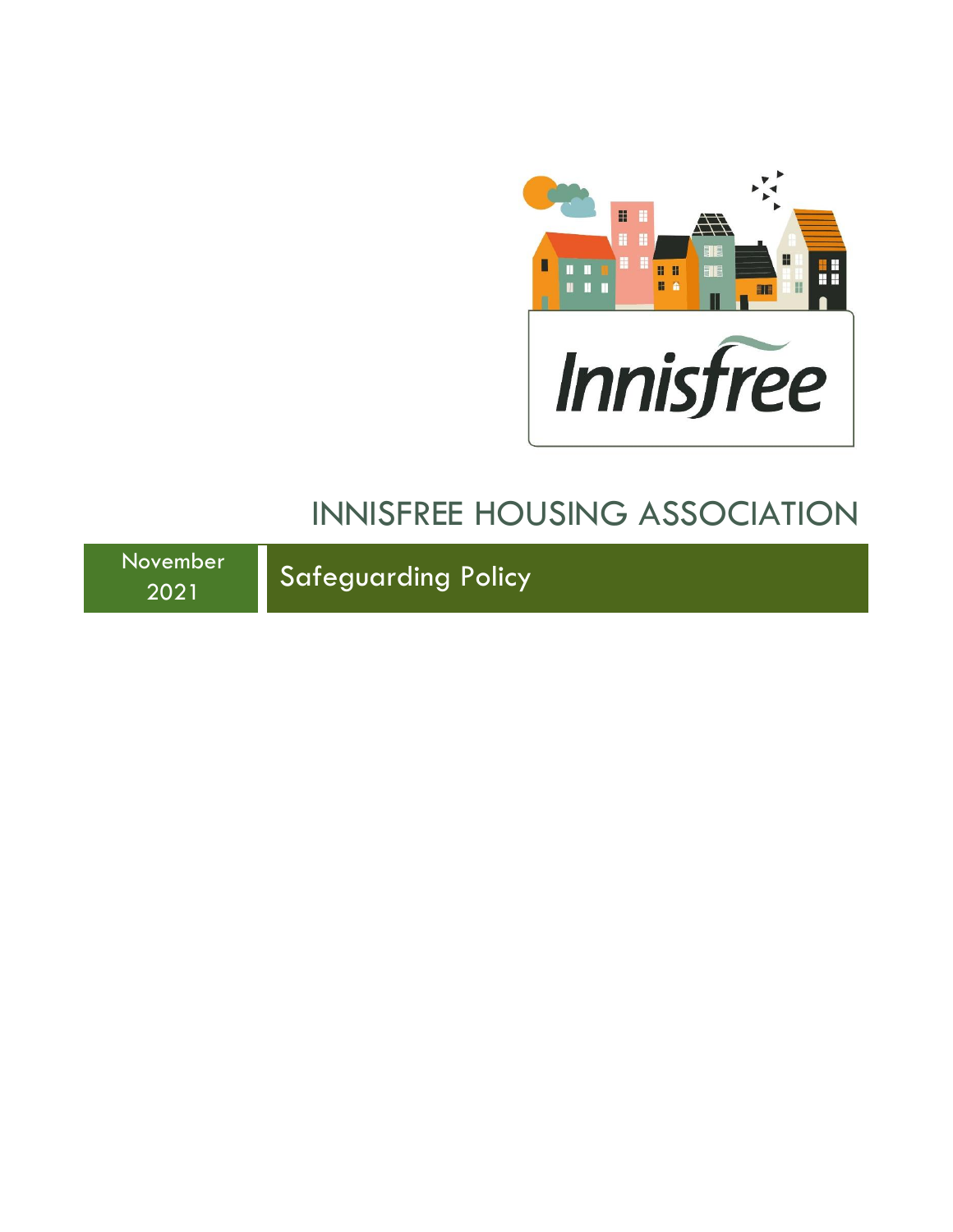# **SAFEGUARDING POLICY**

# **CONTENT**

| 1. Introduction                             | Page 2  |
|---------------------------------------------|---------|
| 2. Our approach                             | Page 2  |
| 3. What is abuse?                           | Page 3  |
| 4. Policy aims                              | Page 4  |
| 5. Safeguarding vulnerable adults           | Page 4  |
| 6. Safeguarding children and young people   | Page 6  |
| 7. Reporting a safeguarding concern         | Page 7  |
| 8. How we respond to a safeguarding concern | Page 7  |
| 9. Innisfree responsibilities               | Page 8  |
| 10. Consenting to a safeguarding referral   | Page 8  |
| 11. The Mental Capacity Act 2005            | Page 9  |
| 12. Data sharing                            | Page 9  |
| 13. Equality, diversity, and inclusion      | Page 10 |
| 14. Consultation and reviewing this policy  | Page 10 |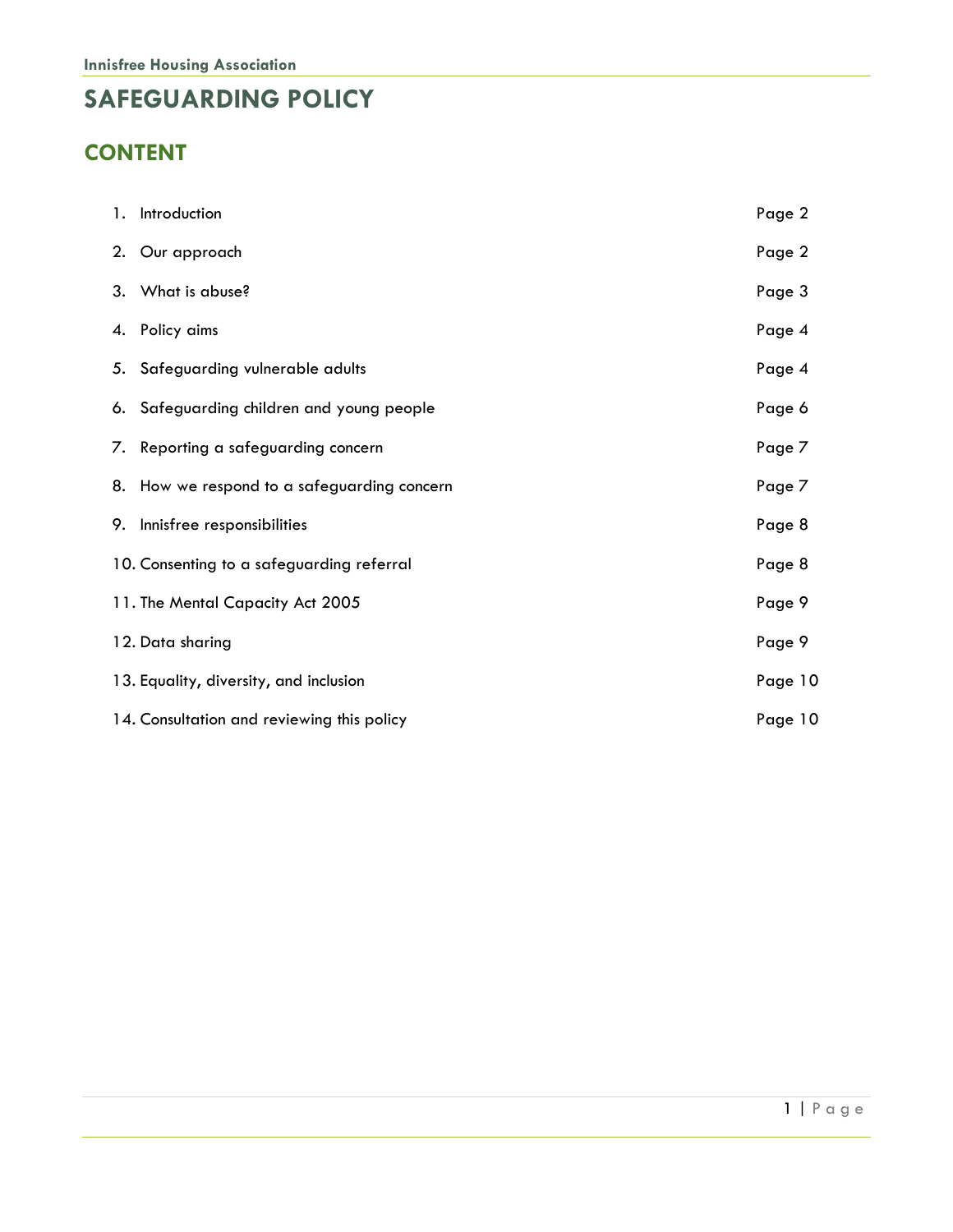# SAFEGUARDING POLICY

### 1. INTRODUCTION

- 1.1 Innisfree Housing Association (Innisfree) provides housing and support to a wide range of people, some of whom are vulnerable or may be at risk of harm. We actively safeguard children, young people and vulnerable adults, and will respond appropriately if harm is threatened or occurs.
- 1.2 Safeguarding means protecting people's health, wellbeing and human rights, enabling them to live free from harm, abuse and neglect.
- 1.3 We are committed to working collaboratively with Local Authorities and other partner agencies to effectively safeguard vulnerable people.
- 1.4 This policy should be read in conjunction with the Whistleblowing Policy and Domestic Abuse Policy.
- 1.5 The Legal framework in which this policy operates includes:
	- Children Act 1989 and 2004
	- Mental Capacity Act 2005
	- Health and Social Care Act 2008
	- **Equality Act 2010**
	- Care Act 2014
	- Care standards Act 2000
	- Data Protect Act 2018
	- The Human Rights Act 1998

#### 2. OUR APPROACH

- 2.1 Innisfree understand that abuse can take many forms and can affect many different people in a number of ways. Innisfree is dedicated to supporting tenants and agencies to identify abuse in a proactive and risk-based approach – we promote communication, tenant engagement and early intervention.
- 2.2 Innisfree works within the guidelines of current legislation and aims to achieve best practice within the housing sector. We take into account relevant legislation such as The Care Act 2014, The Children Act 2004, and the Humans Rights Act 1998.
- 2.3 This policy is designed to provide a framework for staff and tenants to help identify early signs of abuse and, where necessary offer guidance of how to suitably safeguard those involved.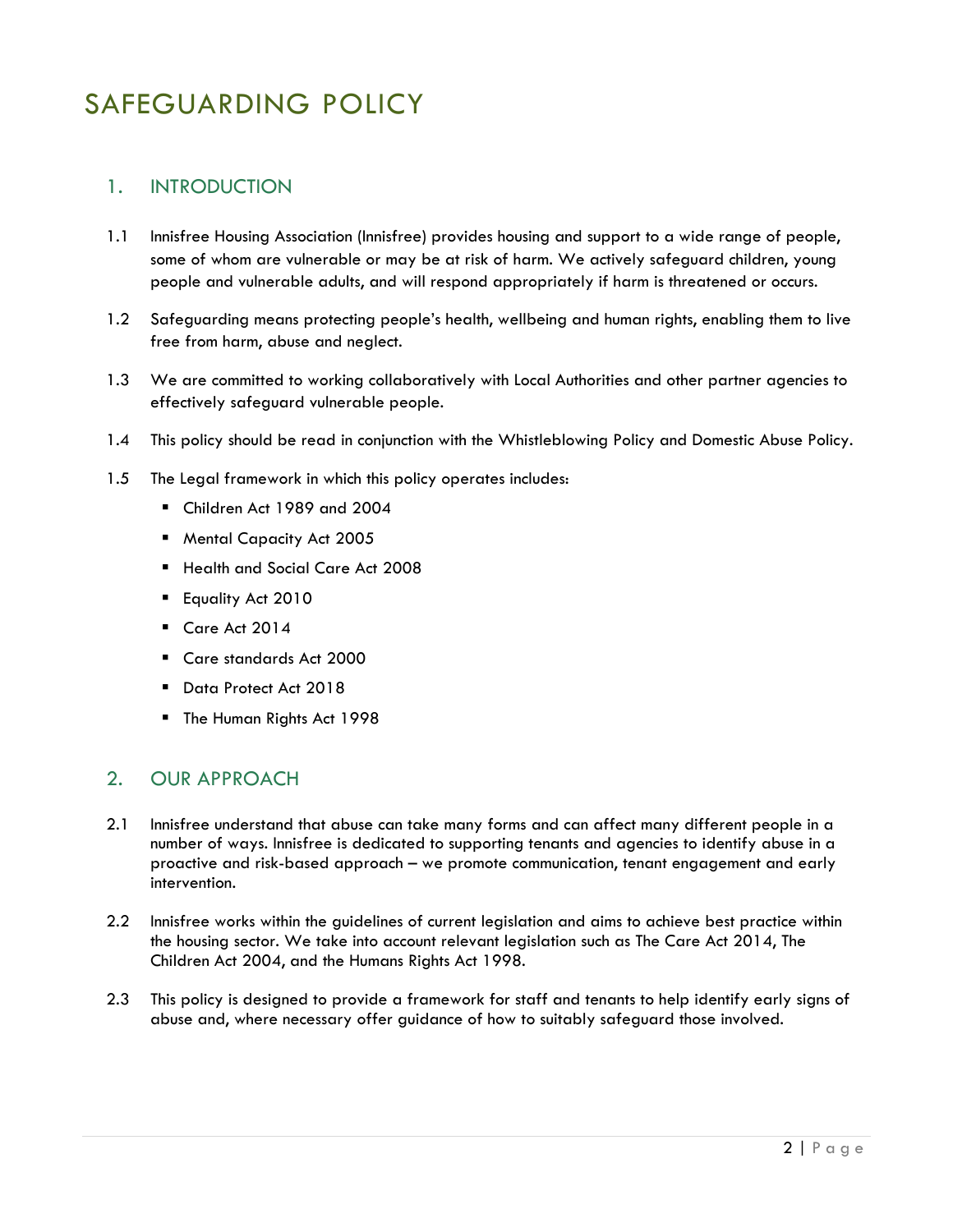#### 3. WHAT IS ABUSE?

- 3.1 Innisfree adopts the definition of abuse as a single or repeated act which causes harm or distress to a person, within a relationship where there is an expectation of trust.
- 3.2 Abuse is any behaviour towards a person that deliberately or unknowingly causes them harm, endangers life, or violates their rights. Abuse may be:
	- Physical any non-accidental act or behavior causing injury, trauma, other physical suffering, or bodily harm.
	- **E** Sexual sexual behavior or a sexual act forced upon a person without their consent.
	- Emotional repeatedly being made to feel unhappy, humiliated, afraid, or devalued by others
	- Financial or material stealing or denying access to money or possessions
	- Neglect where a person responsible for caring for someone fails to provide appropriate care. This could be not providing food, clothing, shelter, medicine, treatment, or not providing support for their mental health or emotional needs. Self-neglect is where a person has a refusal or inability to cater for their own basic needs like personal hygiene, wearing appropriate clothing, or not seeking assistance for medical issues.
	- **E** Discriminatory abuse motivated by discriminatory attitudes towards race, religion, gender, sexuality, disability, or cultural background
	- Institutional abuse arising from the development of practices which allows the abuse of residents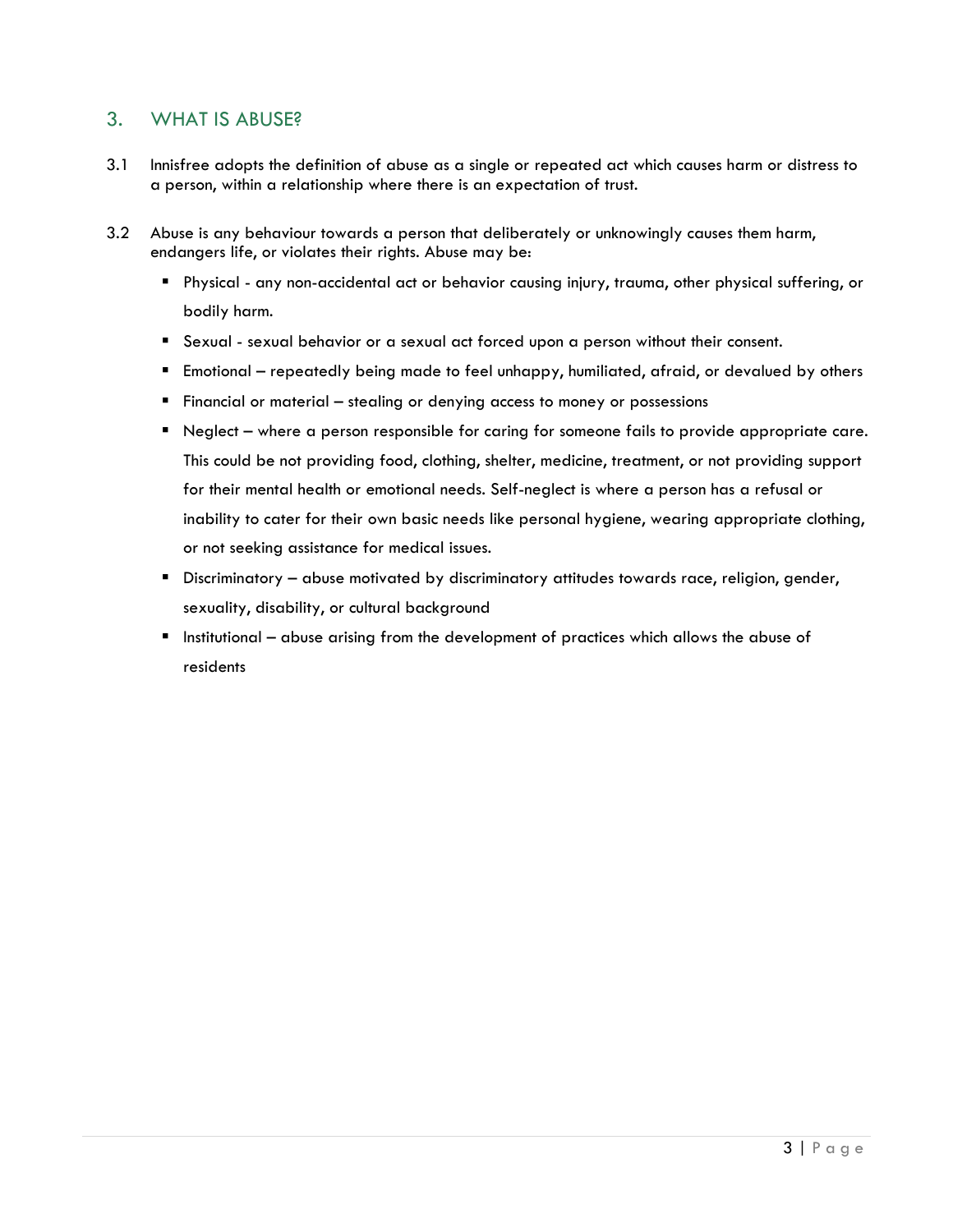### 4. POLICY AIMS

- 4.1 The aims of this policy are to:
	- Take a holistic approach to preventing and ending abuse of vulnerable adults, children and young people in our homes and neighbourhoods. We focus on identifying early signs of abuse and spreading awareness of these signs.
	- Demonstrate accountability, leadership, and commitment
	- **E** Communicate clearly in an open and transparent way with all parties involved
	- Engage, empower, and reassure our tenants and staff to understand what abuse is, their rights in their home, and how to seek help
	- Promote a safe space for tenants and staff to report their concerns
	- Ensure that Innisfree build and maintain strong relationships with external agencies to encourage a positive multi-agency approach towards safeguarding
	- Take a risk-based approach to reports of safeguarding concerns, and employ meaningful and early intervention and enforcement, so as to prevent people from further harm
	- Enable tenants to report concerns for safeguarding easily
	- Signpost tenants to external agencies for support where necessary and appropriate
	- **Provide support to victims of abuse**
	- **•** Provide support and training to staff to enable them to work confidently with tenants, and to provide them with a range of tools for intervention and enforcement

#### 5. SAFEGUARDING VULNERABLE ADULTS

- 5.1 Innisfree defines an adult at risk as person over the age of 18 who:
	- Has care and support needs, regardless of whether these needs have been acknowledged by an authority
	- Is experiencing or is at risk of abuse and neglect and
	- As a result of their care and support needs, is unable to protect themselves against abuse, neglect, or the risk of it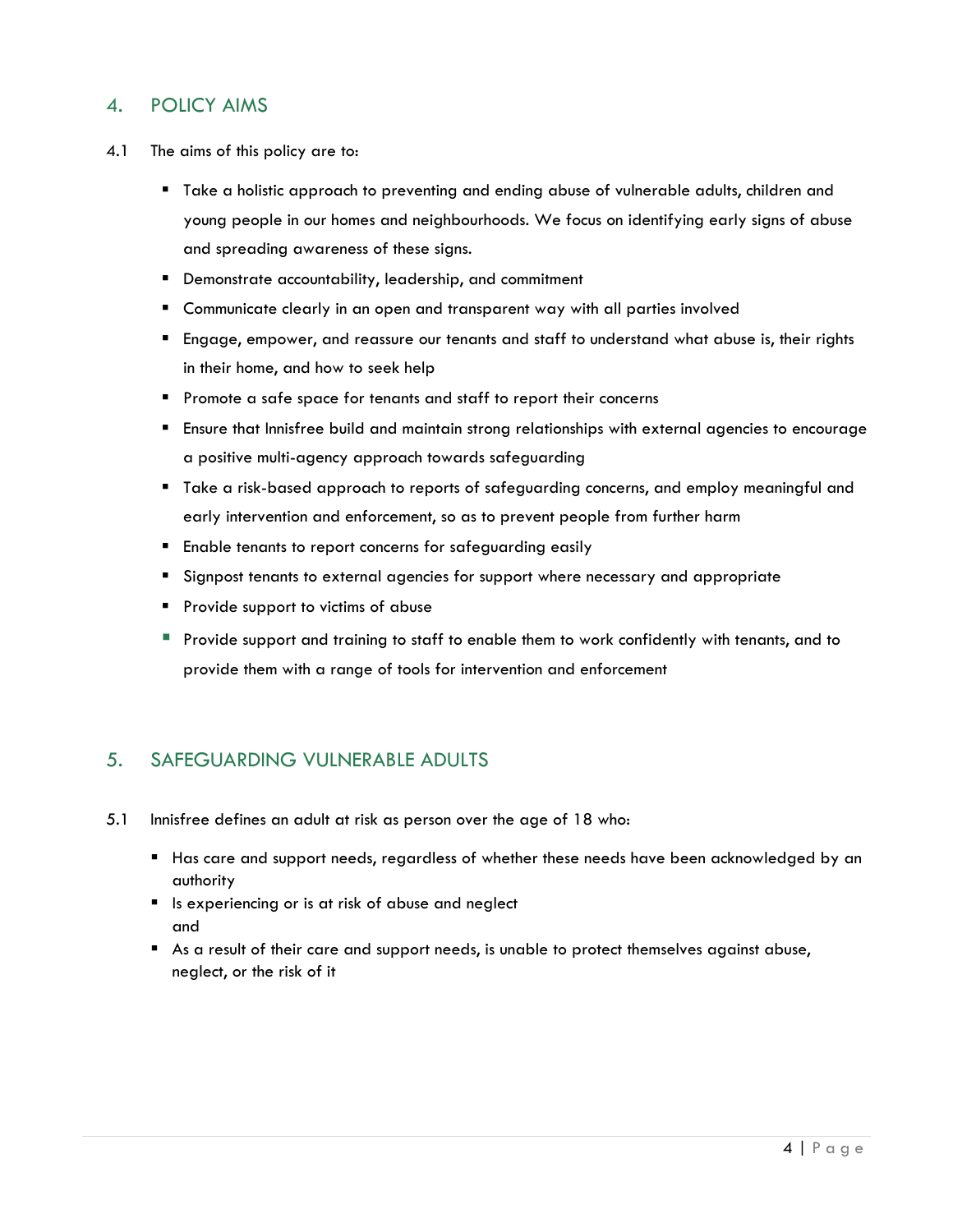- 5.2 This policy uses guidance from the Department of Health's Care and Support Statutory Guidance 2017 issued under the Care Act 2014. The Care Act outlines six principles that underpin adult safeguarding work:
	- **Empowerment** the personalisation of support, and the presumption of person-led decisions, with informed consent
	- **Prevention** taking steps to take action before harm occurs
	- **Proportionality** tailoring responses to ensure our reaction is appropriate to the risk presented
	- **Protection** support and representation for those in greatest need, using a risk-based approach
	- **Partnership** working with local services within the community to prevent, detect and report neglect and abuse
	- **Accountability** a duty to co-operate with local authorities to implement their statutory duties around safeguarding
- 5.3 Abuse against vulnerable adults may include the following:
	- **Physical abuse** punching, hitting, pinching, burning, and misuse of medication, excessive restraint and forced feeding
	- **Sexual abuse** sexual activities when the victim does not want to participate in the activity, or they have not consented, they do not understand or have the capacity to understand Examples include rape or sexual assault, inappropriate touch, sexual teasing, innuendo, sexual harassment, indecent exposure, sexual photography, or forced use of pornography.
	- **Psychological abuse** threats, intimidation, humiliation, bullying, harassment, verbal abuse, enforced isolation, preventing access to services, preventing choice and opinion, and addressing someone in an infantile or patronising way.
	- **Financial or material abuse** using property, assets, income of adults who are vulnerable without their consent and making financial transactions for adults who do not have mental capacity. This could include preventing them from accessing their own money.
	- **Discriminatory abuse** service or care given influenced negatively by an aspect of the individuality of the victim. For example,
		- o Unequal treatment based on a protected characteristic such as age, gender, religion, race, or sexuality
		- o Verbal abuse, derogatory remarks, exclusion
		- o Hate crime and antisocial behaviour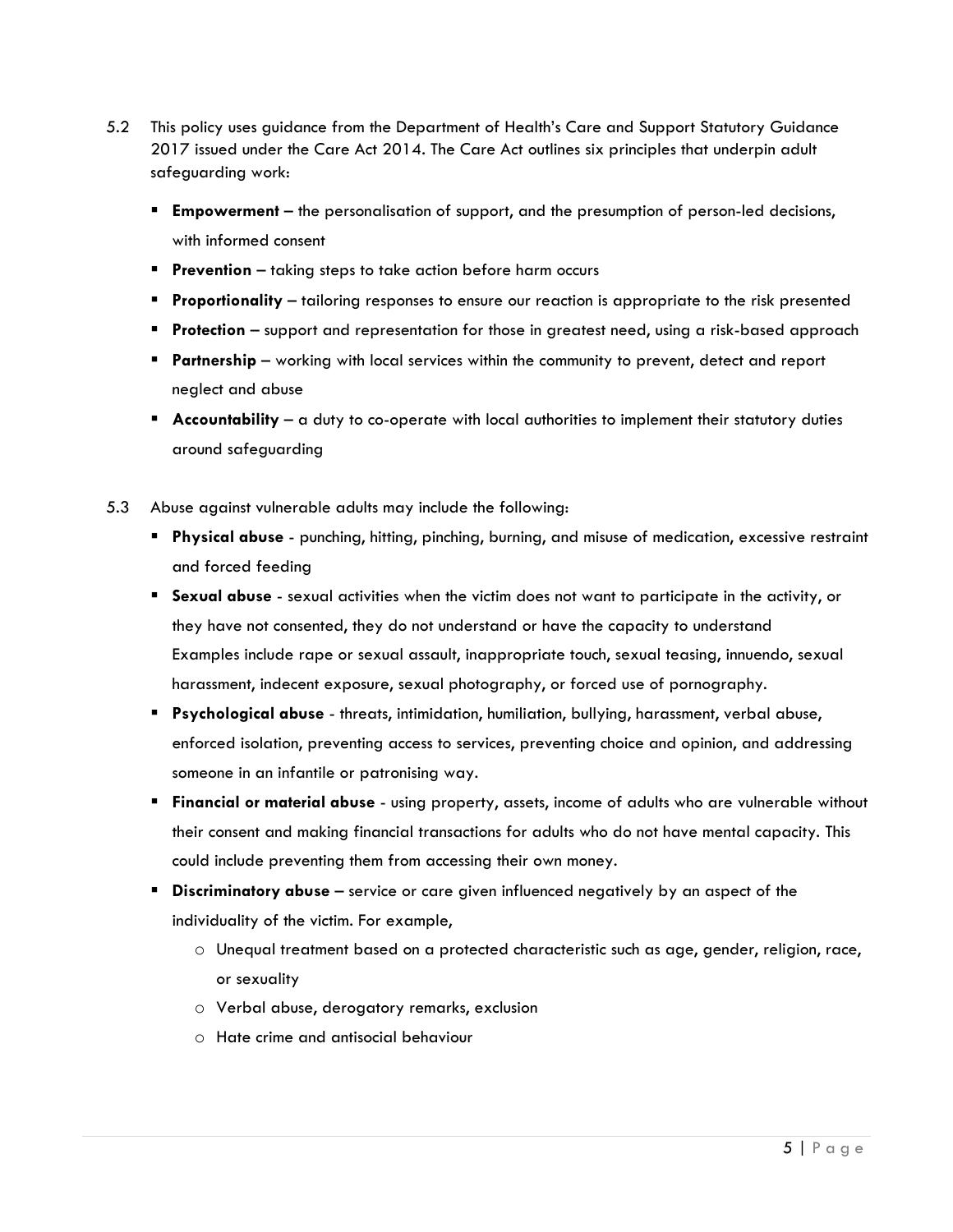- **E** Institutional abuse the mistreatment of people brought about by poor or inadequate care or support. For example, lack of leadership and supervision, lack of respect and dignity, not providing assistance with activities of daily living, not offering choice or promoting independence, and failure to respond to complaints.
- **E** Self-neglect this covers behaviour relating to neglecting to care for one's health, personal hygiene and surroundings, and behaviour like hoarding

#### 6 SAFEGUARDING CHILDREN AND YOUNG PEOPLE

- 6.1 Innisfree define a child or young person as anyone under the age of 18. Their status and entitlements to services and protection remains the same regardless of whether they are living independently, in further education, a member of the armed forces, is in hospital, or in custody.
- 6.2 Definitions of child abuse are included in The Children Act 1989:
	- **Emotional abuse** can or has potential to have severe negative effects on the behavioural or emotional development of a child/young person. Examples include: rejection and ill treatment which occurs continually
	- **Physical abuse** possible or actual physical injury to a child/young person, moreover, a failure to protect a child/young person from injury
	- **Sexual abuse** sexual exploitation of a child/young person
	- **Neglect** this is the failure to protect a child/young person from risk of danger. Examples include: aspects relating to care, like starvation
- 6.3 The following factors may make children more vulnerable to abuse, as set out by Working Together to Safeguard Children (2010):
	- Domestic abuse
	- Multiple disadvantage and poverty
	- Parental mental illness
	- **Parental problem drug misuse (particularly heroin and crack)**
	- **Parents with a learning disability**
	- Parental problem drinking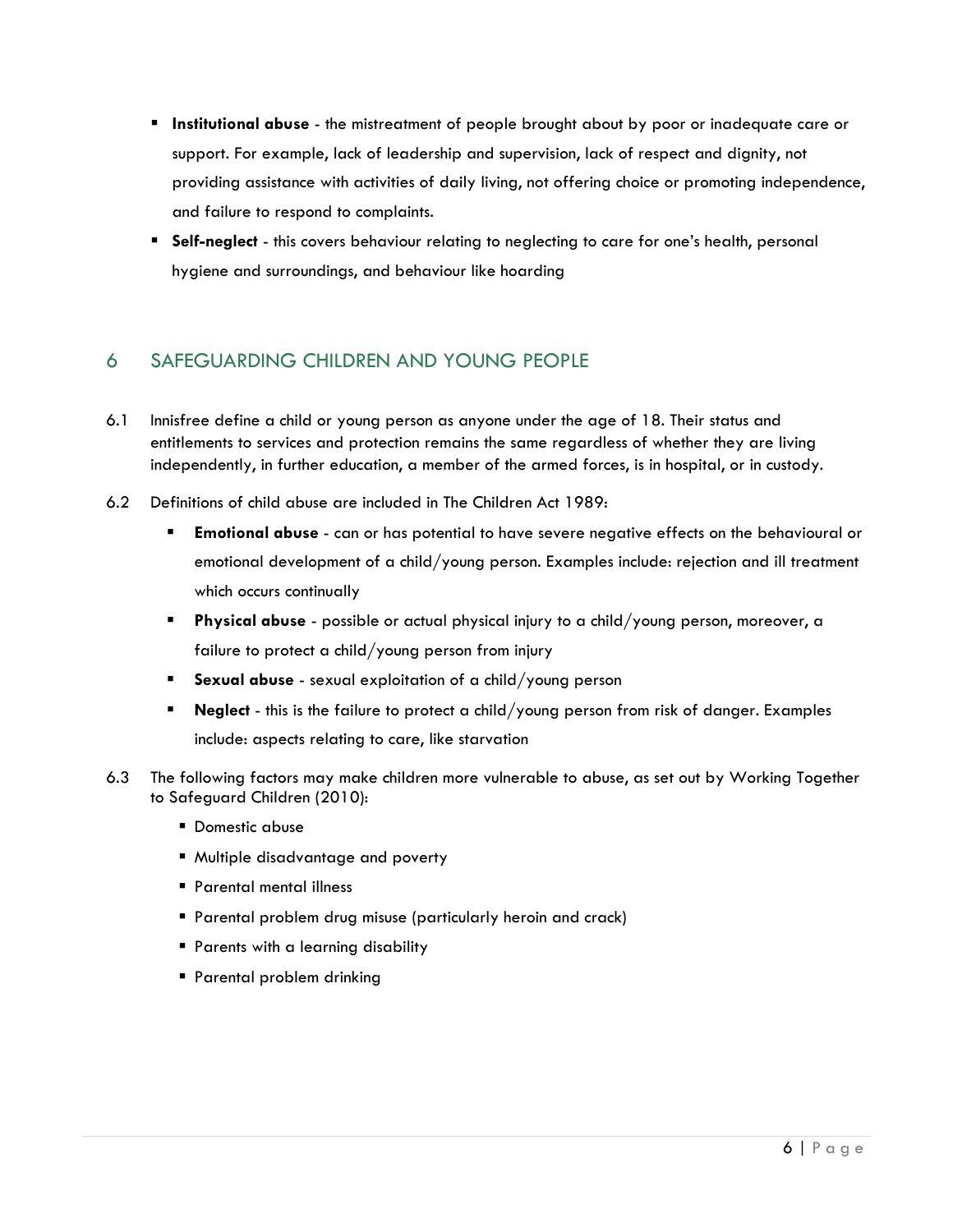## 7 REPORTING A SAFEGUARDING CONCERN

- 7.1 Tenants, staff and contractors that are experiencing or have concerns for abuse can report their concerns to any member of staff in writing, by email, in person, or over the phone.
- 7.2 We offer a supportive and safe environment for people who are suffering from abuse to report it.

#### 8 HOW WE RESPOND TO A SAFEGUARDING CONCERN

- 8.1 Safeguarding is everyone's responsibility. Innisfree believe that all vulnerable adults, children, and young people have rights as individuals and should be treated with dignity and respect.
- 8.2 We recognise all young people and vulnerable adults, whatever their age, culture, disability, gender, language, racial origin, socio-economic status, religious belief and / or sexual identity have the right to safeguarding from abuse when living in an Innisfree property, visiting a property or working with any member of staff employed by Innisfree.
- 8.3 All incidents of abuse will be taken seriously and responded to swiftly and appropriately. When we receive a report of abuse, a Housing Officer will contact the victim or witness within one working day to take a full report of their concerns and complete a risk assessment. We will record the information on our housing management system.
- 8.4 The Housing Officer will refer to the Safeguarding Procedure and will report concerns to the Local Authority Adult and Children Social Services Departments or the Police. It is the responsibility of each member of staff to report any concerns about abuse to the Safeguarding Lead Officer (Operation Director), in their absence, the Chief Executive.
- 8.5 It is the responsibility of the Adult and Children Social Services Department and the Police to conduct, where appropriate a joint investigation.
- 8.6 All Innisfree staff, contractors, and agencies are responsible for taking action to ensure all vulnerable people are safeguarded. Information suggesting that a person is in need of safeguarding could come from a number of sources:
	- **E** Directly from a vulnerable adult
	- A tenant who suspects someone may be a victim of abuse
	- A concern arising from an observation
	- **From a relative or friend or other service user, another member of staff**
	- From a person unable to speak or represent themselves
	- A member of the public raising a concern
- 8.7 Innisfree remind all staff concerned that the Whistle Blowing Policy can be exercised where another member of staff is suspected of abuse.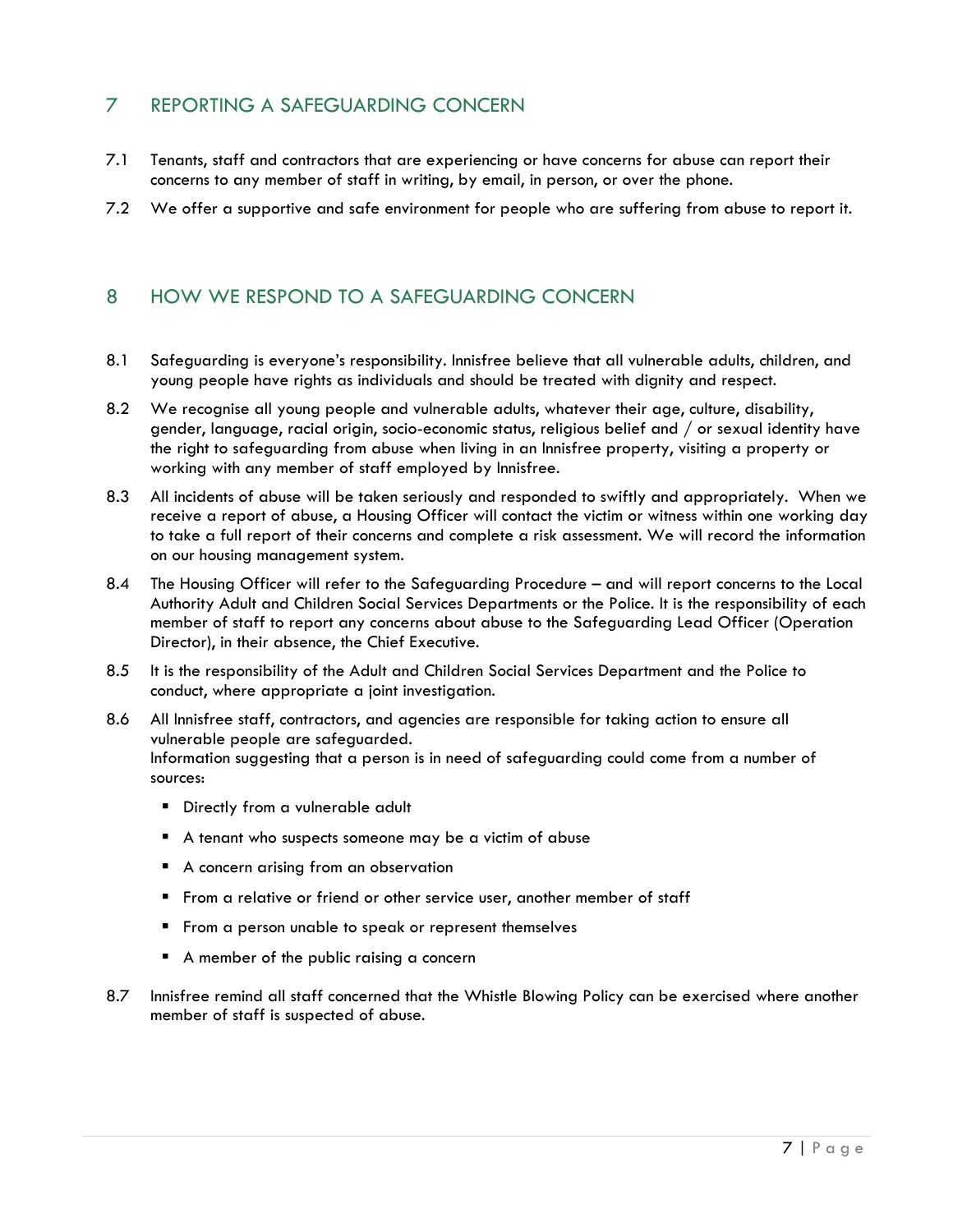#### 9 INNISFREE RESPONSIBILITIES

- 9.1 Safeguarding is everyone's responsibility if any members of staff have concerns for abuse or a safeguarding issue, these concerns to be forwarded to the Housing Team for investigation.
- 9.2 All staff will ensure that they maintain clear and professional boundaries at all times.
- 9.3 All staff will be aware of the different types and indicators of abuse and be familiar with this Policy.
- 9.4 All staff will undertake training on safeguarding awareness.
- 9.5 Housing Officers will manage all safeguarding and vulnerability concerns relating to tenants and household members. They will:
	- **E** Identify vulnerable adults, children, or young people at risk
	- Signpost them to appropriate agencies for support
	- Raise a safeguarding concern with the relevant Local Authority or Police force, where necessary.
- 9.6 The Safeguarding Lead Officer is the Operations Director. They will:
	- Embed safeguarding practices throughout Innisfree and oversee safeguarding training
	- Ensure that safeguarding concerns for abuse and neglect within our homes are reported to the relevant Local Authority safeguarding teams
	- Review individual safeguarding cases
- 9.7 Our Office Services Manager will:
	- **E** Ensure the necessary Disclosure and Barring Service (DBS) checks are undertaken when recruiting new members of staff
	- Review existing employment checks where required

#### 10 CONSENTING TO A SAFEGUARDING REFERRAL

- 10.1 A key aspect of the Care Act 2014 is putting the victim at the centre of the safeguarding process.
- 10.2 If verbal consent has not been received from the adult at risk, we will try to seek consent before sharing information outside of Innisfree. Where consent is not given, the Housing Officer will discuss the case with the Safeguarding Lead Officer – it may be appropriate to override the need for consent to safeguard the victim. Where this happens, a record of the conversation and reasons for overriding consent will be recorded on our housing management system.
- 10.3 If the victim does not give consent to make a safeguarding referral and there are insufficient reasons to override consent, where appropriate we will send a letter to the tenant outlining the action plan and confirming that the actions were not undertaken as they did not give their consent.
- 10.4 If a child safeguarding concern arises, consent is not needed, and the concerns must be reported.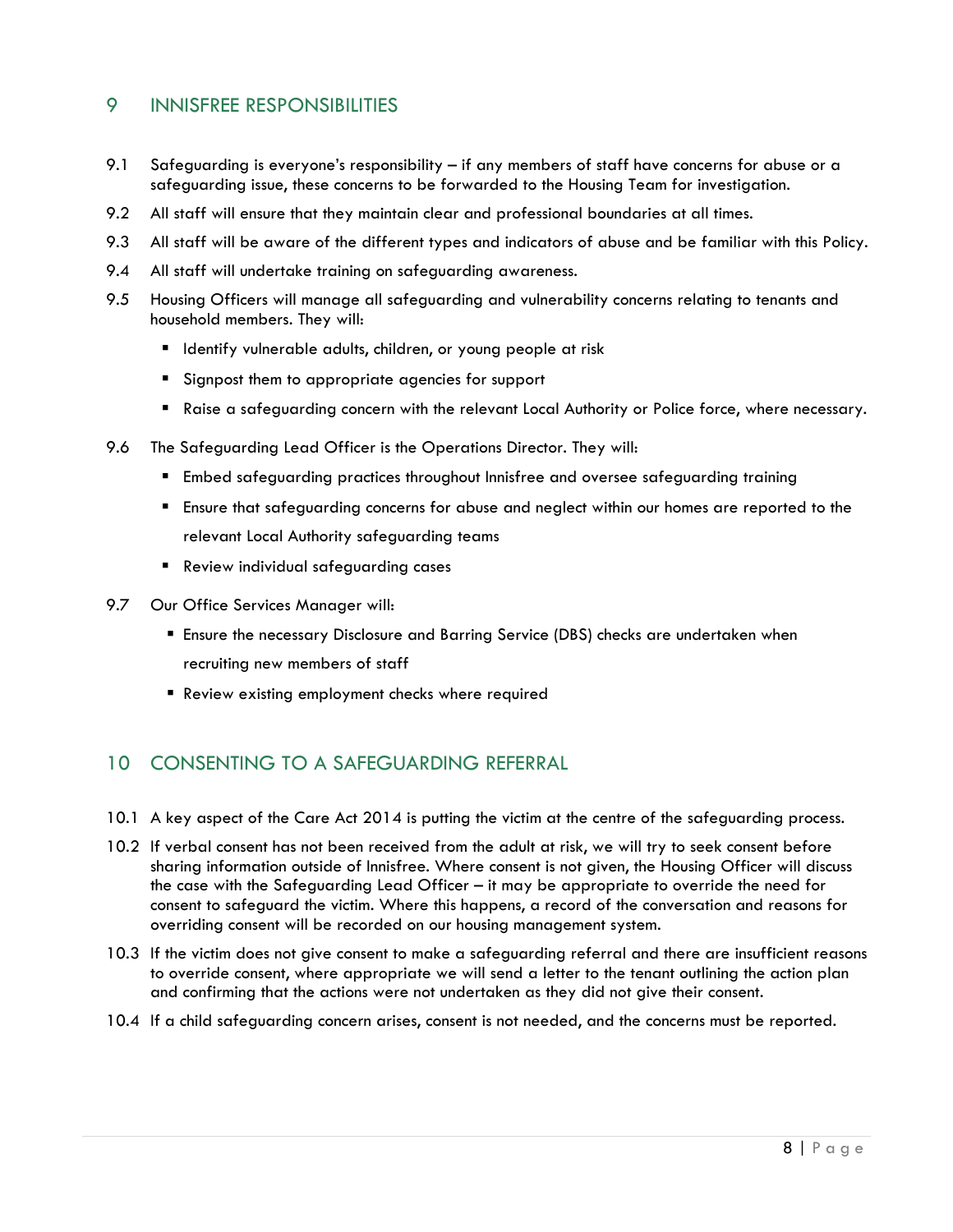# 11 THE MENTAL CAPACITY ACT 2005

- 11.1 Adult safeguarding revolves around the principle that every adult has the right to make their own decision. There are 5 key principles under the Mental Capacity Act 2005:
	- **Presumption of capacity** every adult has the right to make their own decisions and must be assumed to have capacity to do so unless proved otherwise
	- **Individuals being supported to make their own decisions** a person must be given all practicable help before anyone treats them as not being able to make their own decisions
	- **Unwise decisions** people have the right to make decisions that others might regard as unwise or eccentric. However, if an unwise decision is related to exploitation or undue influence then further advice should be sought from social care
	- **Best interests**  anything done for or on behalf of a person who lacks capacity must be done in their best interests
	- **Least restrictive options**  anything done for or on behalf of a person who lacks capacity should be the least restrictive of their basic rights and freedoms

## 12 DATA SHARING

- 12.1 All information will be stored in our Housing Management systems. All case notes, case files, and personal information will be kept confidential in line with the Data Protection Act 2018. We will adhere to the Data Protection Act and comply with General Data Protection Regulation for Sharing Personal Information to ensure that we maintain confidentiality of all parties.
- 12.2 We will share information with third parties where we have an information sharing protocol in place, if there are safeguarding concerns, or we have a duty to do so for the purpose of crime prevention under the provisions of the Crime and Disorder Act 1998, and the provisions of the Data Protection Act 2018 (and any other relevant legislation) justify it.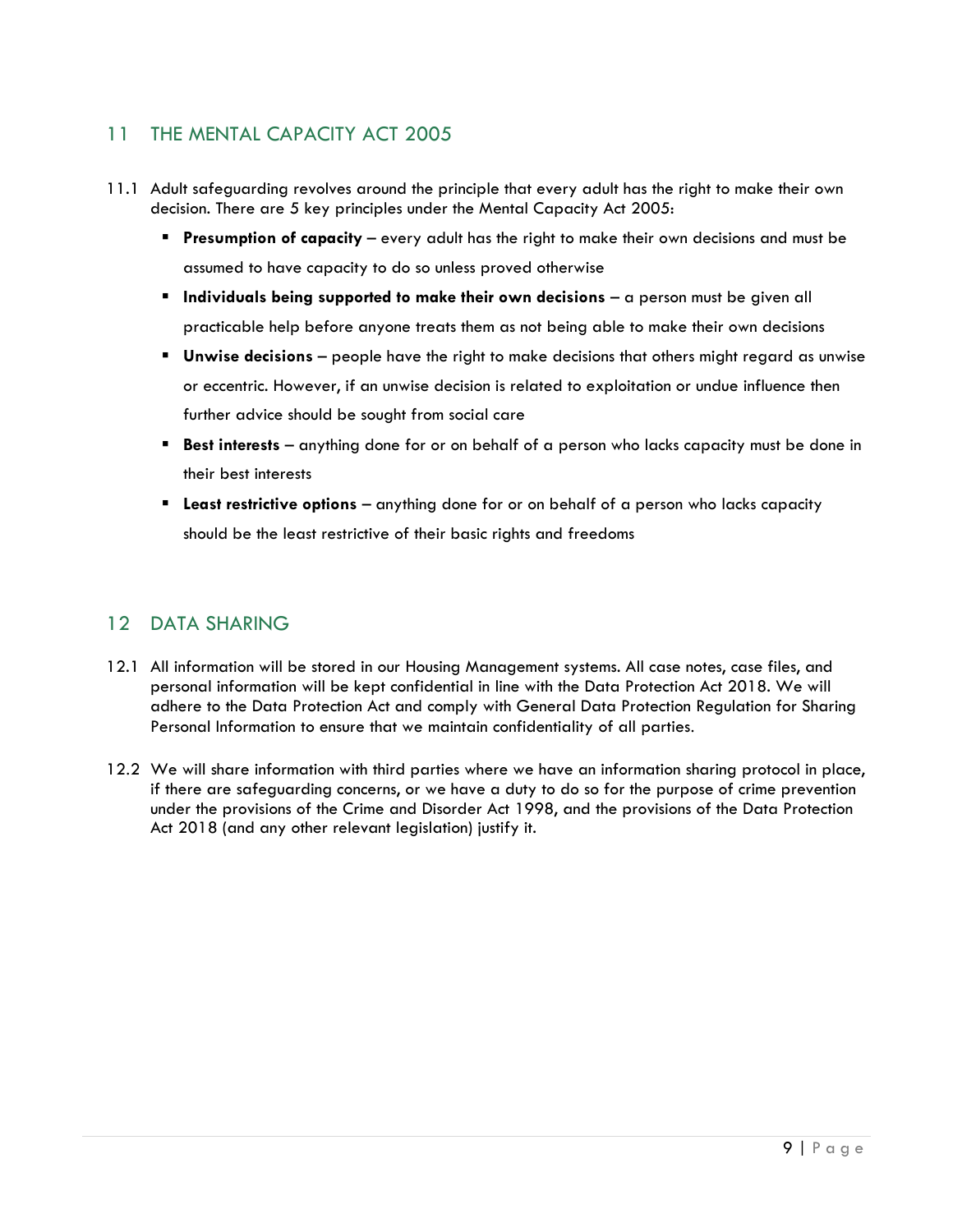#### 13 EQUALITY, DIVERSITY, AND INCLUSION

- 13.1 We are committed to embedding the Equality Act 2010 into our Policies and Procedures. As part of this commitment, staff should facilitate reasonable adjustments and adapt our standard policies and procedures wherever possible, in order to ensure every individual can report safeguarding concerns.
- 13.2 To make an adjustment means to change work practices to avoid or correct the disadvantage to a person with a disability. This may include:
	- Allowing more time than we would usually for someone to provide information that we needed.
	- Providing specialist equipment or additional support such as a sign language interpreter.

#### 14 CONSULTATION AND REVIEWING THIS POLICY

- 14.1 Innisfree will consult with tenants on this policy via our website and newsletter.
- 14.2 All open cases will be reviewed regularly by the Housing team and by the Operations Director to assess the effectiveness of the actions being taken in line with the Policy.
- 14.3 This Policy will be reviewed and updated in accordance with changes in legislation and guidance on the safeguarding of children and vulnerable adults or any changes within Innisfree Housing Association.